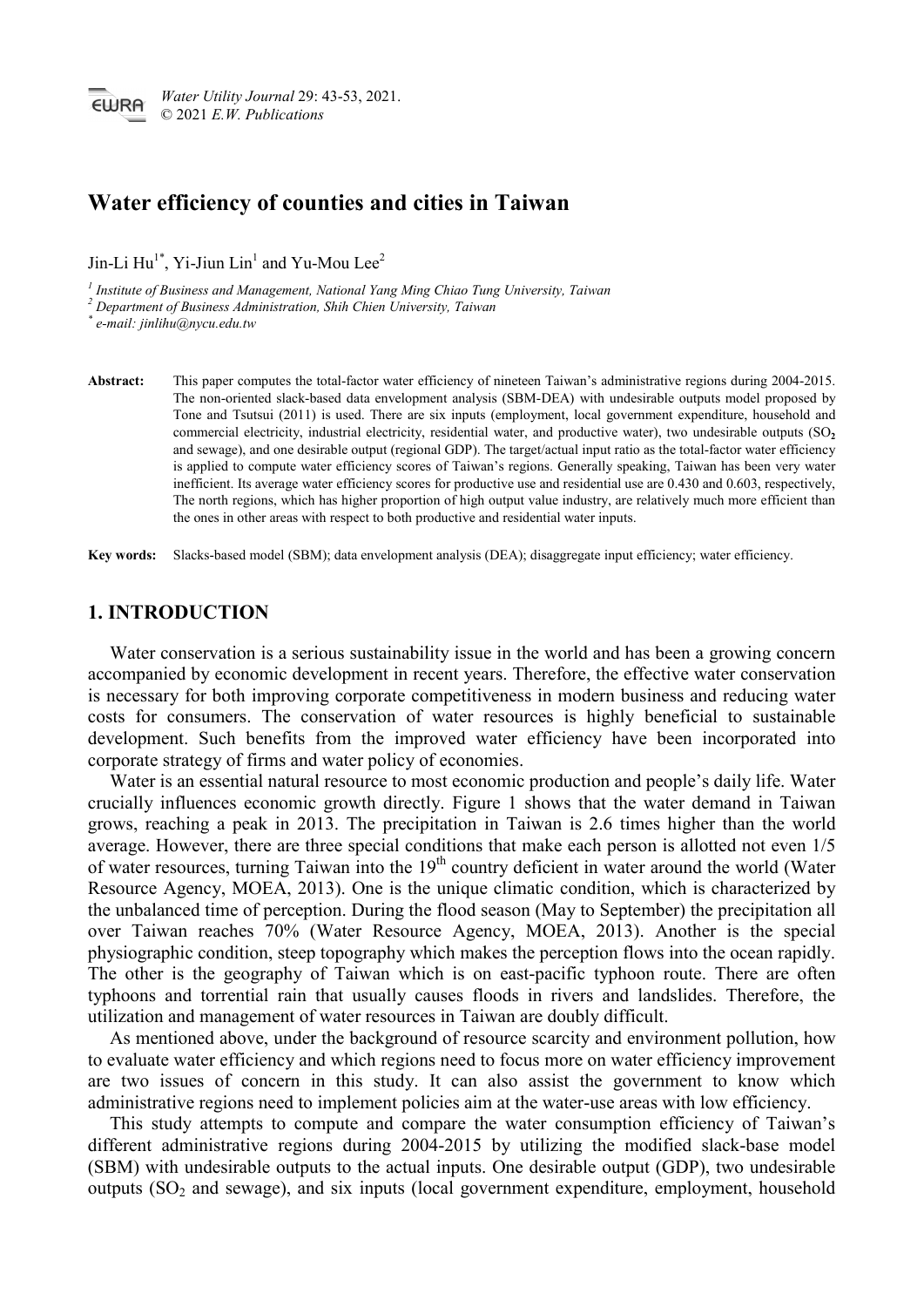and commercial electricity consumption, industrial electricity consumption, water for residential use and water for productive use) are employed in our SBM model. It will be helpful if we can understand the differences of water efficiency in different areas of resource and energy use among different administrative regions.



*Figure 1. Productive use water and residential water.*

The structure of this study is as follows. Section 2 gives literature review on energy efficiency and water efficiency and DEA approach. Section 3 introduces the methodology and the data. Section 4 presents the empirical results and discussions. The final section delivers concluding remarks and the future research suggestions.

# **2. LITERATURE REVIEW**

### *2.1 Water efficiency*

Following the sustainable framework, sustainable development should be introduced by covering areas on a local or regional level and then extending to the national level (Gibbs, 1998). There are two often used indices to evaluate input efficiency: Partial-factor water efficiency and total-factor water efficiency (TFWE). Based on the partial-factor evaluation framework, the most popular indices include the water intensity and water productivity. Water intensity is a direct ratio of the water input to gross domestic product (GDP) (Patterson, 1996; Renshaw, 1981), while water productivity is the reciprocal of the energy input: the GDP ratio. Both indices only take energy into account as a single input to produce GDP. However, this indicator may neglect the substitution or complement among energy and other inputs, such as labors and capital (Han et al. 2007).

In place of the partial-factor ratio approach, this study computes the energy efficiency within an ecological total-factor framework, which includes the energy input, other inputs such as labor and capital, desirable and undesirable outputs.

For the perspective of sustainable development, one needs to consider water policy (Gibbs, 2000) since water is an essential resource. In recent years, water efficiency has been investigated in India (Raju and Kumar, 2006; Manjunatha et al., 2011; Veettil et al., 2013), Tunisia (Chemak et al., 2010), and Australia (Azad et al., 2015), most of them focus on irrigation, water resources, non residential use and productive use water resources. In addition, some research focused on China; for instance Varis and Vakkilainen (2001) studied by ignoring the problem of water shortage squarely, China's annual GDP growth could be reduced by 1.5% to 1.9%. Mo et al. (2005) and Huang et al.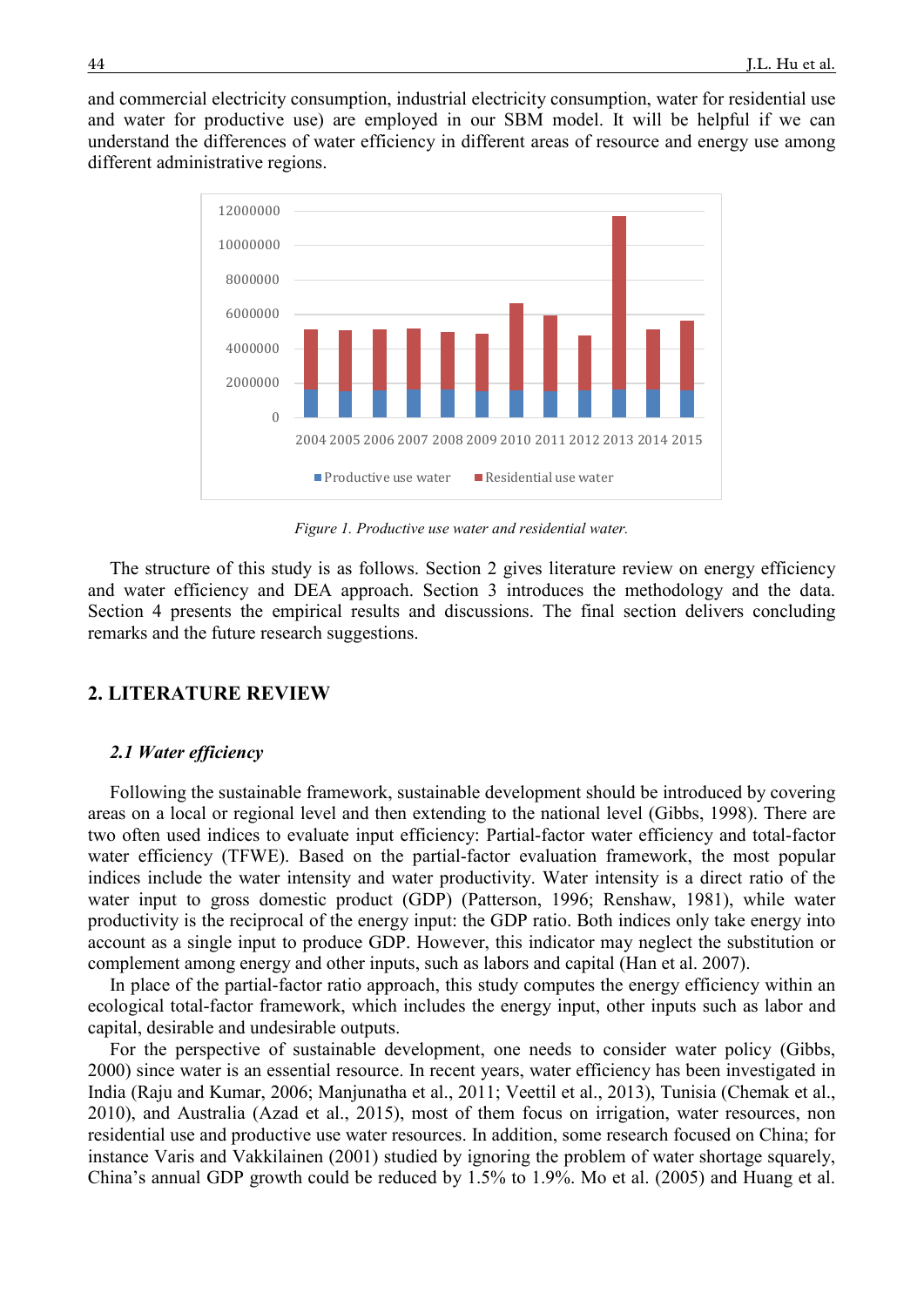(2005) both examined the water use efficiency and its impact on agriculture in North China by investigating crop yields or the amount of food per unit of water consumption.

Hu et al. (2006) proposed the new index, water adjustment target ratio (WATR) and total-factor water efficiency (TFWE), discovering a U-shape relation between the total-factor water efficiency and per capita real income among areas in China with the central area having the worst water efficiency ranking.

In this study, we would like to analyze the efficiency level of water use among Taiwanese administrative regions. The results can therefore be references for improvement on water supply and consumption.

## *2.2 DEA approach*

Data envelopment analysis (DEA) is known as a mathematical procedure using linear programming to assess the efficiencies of decision-making units (DMU) that refer to a set of firms (Coelli, 1996). Efficiency measures are calculated and compared relatively instead of absolutely among DMUs. It is an appropriate technique not only for investigating DMU efficiency, but a technique for finding efficient inputs and outputs.

The original DEA model, as initially proposed by Charnes et al. (1978), is built on the work of Farrell (1957) who is the pioneer to divide cost efficiency into technical efficiency (TE) and allocative efficiency (AE). Combining these two efficiencies generates the economic efficiency (EE). There are two types of measures or approaches in DEA: radial and non-radial. Differences exist in the characterization of input or output items.

The radial approach is represented by the CCR (Charnes et al., 1978) and BCC (Banker et al., 1984) models. Charnes et al. (1978) proposed CCR model, that had an input orientation and assumed constant returns to scale (CRS) to determine the relative efficiency of a set of homogeneous decision-making units (DMU) and calculate the best multiplier for inputs and outputs. This model finds the overall technical efficiency (OTE) score of each DMU and the score reflects the proportional maximum input (output) reduction (expansion) rate which is common to all inputs (outputs). The CRS consumption is appropriate when all firms are operating at the optimal scale. However, in real-world businesses, there are some reasons that may cause a firm to be not operating at optimal scale, such as imperfect competition, government regulation and constraints on finance. Therefore, Banker et al. (1984) suggested BCC model, which adjusts the CRS DEA model to account for variable returns to scale (VRS) situations.

The BCC model can further decompose overall technical efficiency (OTE) obtained from the CRS DEA into two components, pure technical efficiency (PTE) and scale efficiency (SE). If there is a difference in the CRS and VRS OTE scores for a particular firm, then this indicates that the firm has scale inefficiency. The above-mentioned two models, CCR and BCC, are radial approaches which deal with proportional changes of inputs or outputs. However, the inputs and outputs are not all behave in the proportional way. Some of them may change non-radially, causing a weakness of the radial models that neglect the non-radial input/output slacks. Another shortcoming of the radial models is the neglect of slacks in reporting the efficiency score (Cooper et al., 2011). Therefore, Russell (1985), Pastor et al. (1999) and Tone (2001) proposed a non-radial approach.

The non-radial slacks-based measure of efficiency (SBM) models was introduced by Tone (2001) from the basic CCR-DEA (Charnes et al, 1978) and BCC-DEA (Banker et al., 1984) models. The difference between SBM and traditional CCR and BCC models is that the slack variables are directly added into the target function. On the one hand, the SBM method solves the problem of the input and output slacks, on the other hand, it also solves the problem of efficiency evaluation, and the economic interpretation of the evaluation model is to make actual profit maximization, but not simply maximize the efficiency ratio. Cooper et al. (2007) pointed out that SBM has two important characteristics. One is that the measure is invariant with respect to the unit of measurement of each input and output item. The other is that the measure should be monotone decreasing in each input and output slack. Furthermore, the SBM model which belongs to the DEA model is characterized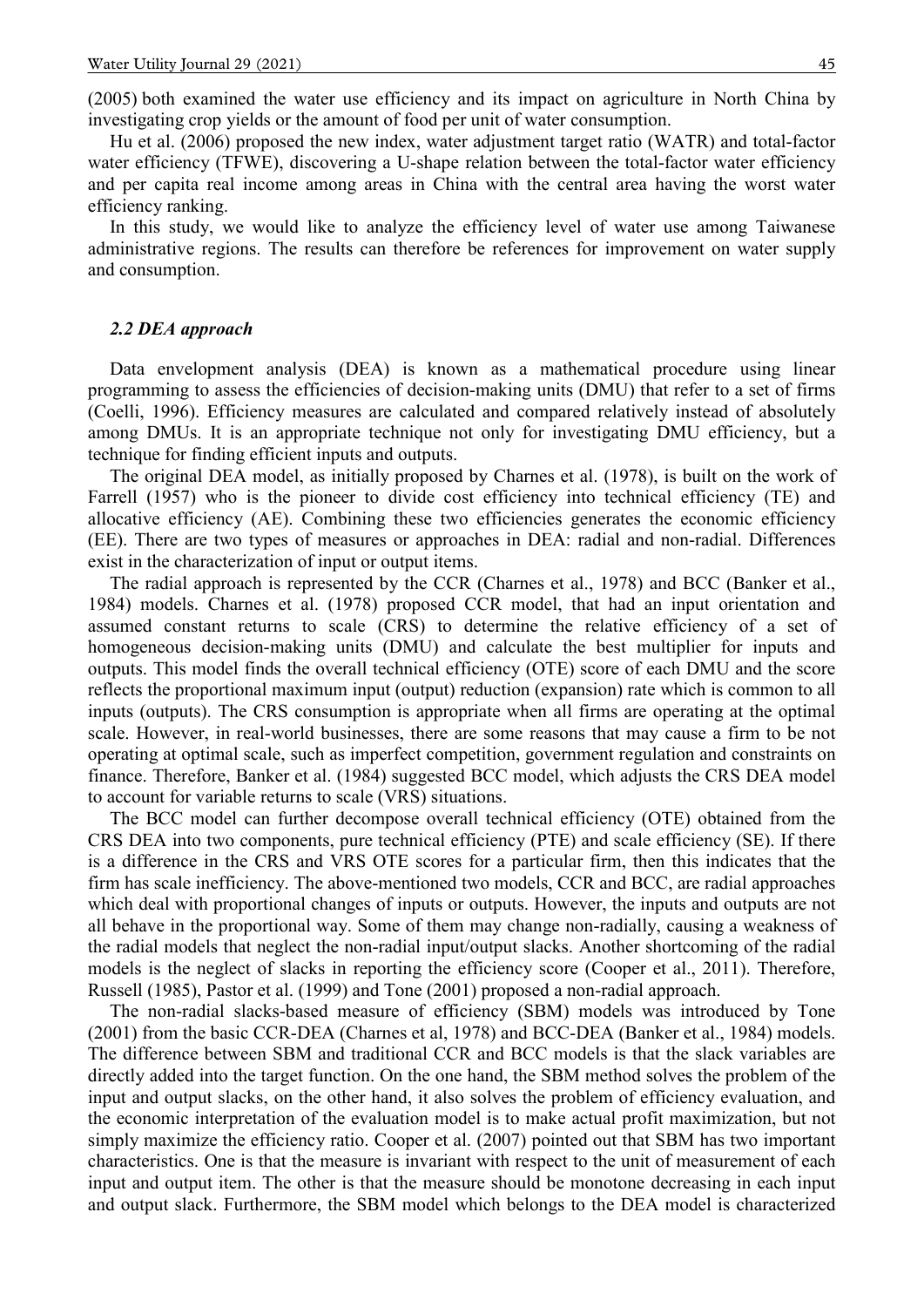with non-radial and non-oriented measurements, and it avoids the radial and oriented deviation, which makes the measure has a more flexible piecewise linear function than the radial models, and it generally has no rigorous provisions with the input and output and no particular form on the data. Therefore, it is better than any other model in solving the defects of the traditional DEA model and reflecting the nature of the efficiency evaluation and it can be used to analyze the complex production process with multi-inputs and multi-outputs.

On the other hand, in real production process, inputs and outputs are not all desirable but some of them are undesirable, and this is inevitable and directly affects the efficiency measure of DMUs. Since both desirable and undesirable outputs are jointly produced, development of technologies with less undesirable outputs is an important subject of concern in every area of production. Dyckhoff and Allen (2001) pointed out that the major problem of applying DEA to ecologicalrelated issues is the fundamental assumption that maximizes outputs relative to minimize input resources is a criterion to achieve efficiency. However, when dealing with ecological issues, undesirable outputs such as waste or pollution are playing a crucial role. In other words, it is important that DMUs can maintain the same input target while increasing the desirable outputs and reducing undesirable outputs. Therefore, undesirable outputs must be specially treated.

In the DEA literature, several authors have proposed methods to processing undesirable output. Tone (2011) proposes a new SBM model for measuring efficiency in the presence of undesirable outputs based on the SBM model (Tone 2001). Färe et al. (1989) proposed two assumptions on the production technology. The first is that outputs are weakly disposable that implies the reduction of undesirable outputs is not free, and the proportional reduction in desirable and undesirable outputs at the same time is feasible. The second is that desirable and undesirable outputs are null-joint that implies some undesirable outputs must also be produced when desirable outputs are produced. Seiford and Zhu (2002) multiplied each undesirable output by -1 and then found a proper translation vector to let all negative undesirable outputs be positive, which can evaluate the environmental efficiency by using the traditional efficiency model according to the transformed data.

This study utilizes a modified slacks-based measure (SBM) of efficiency with the non-separable undesirable outputs model proposed by Cooper et al (2007), and will be discussed in the next section.

# **3. METHODOLOGY AND DATA**

#### *3.1 Methodology*

With the environmental conservation consciousness gaining ground, it is preferable for a region to increase GDP while reducing pollution in using energy efficiently. This section proposes the concept of disaggregate water efficiency index on the viewpoint of sustainability, which is calculated by a modified SBM with undesirable outputs (Cooper et al., 2007). Suppose that there are N decision-making units (DMUs). The slacks-based measure is non-radial and non-oriented, utilizing the input and output slacks directly to measure efficiency. This model concedes that outputs can be categorized into desirable outputs and undesirable outputs, and also observes that some outputs are closely related with some certain inputs. Therefore, inputs can be classified into separable  $(X^S)$ , which are real local government expenditure and employment, and non-separable  $(X<sup>NS</sup>)$ , which are household and commercial electricity consumption, industrial electricity consumption, residential water and productive use water; while outputs can be decomposed into separable good output ( $Y^{SG}$ ) which is real GDP and non-separable bad output ( $Y^{NSB}$ ) which are SO<sub>2</sub> and sewage.

We define the production possibility set under constant returns to scale (CRS) as:

$$
P_{NS} = \left\{ (x^S, x^{NS}, y^{SG}, y^{NSG}, y^{NSB}) \middle| \begin{aligned} x^S &\ge X^S \lambda, x^{NS} \ge X^{NS} \lambda, y^{SG} \le Y^{SG} \lambda, \\ y^{NSG} &\le Y^{NSG} \lambda, y^{NSB} \ge Y^{NSB} \lambda, \lambda \ge 0 \end{aligned} \right\} \tag{1}
$$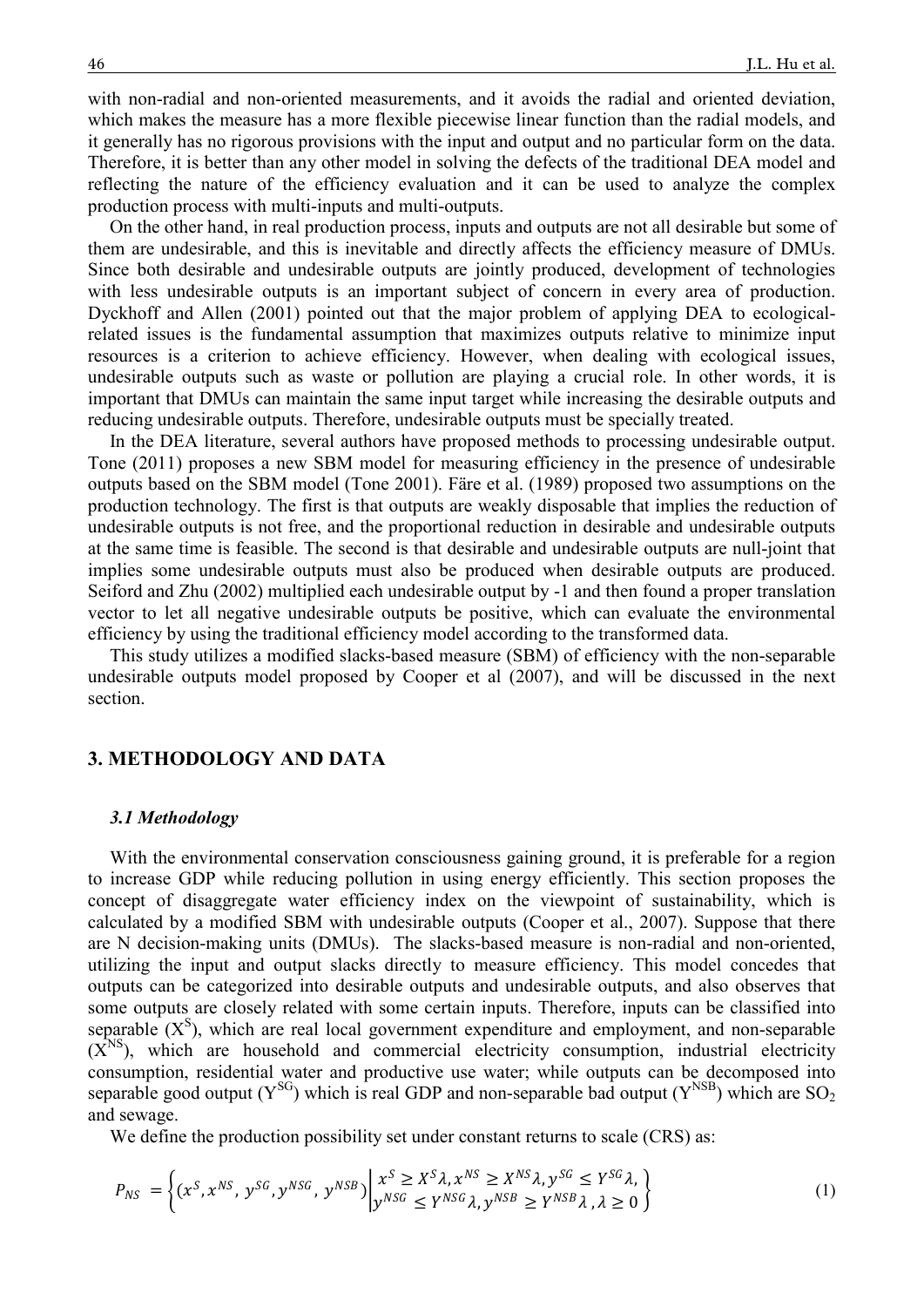where  $\lambda$  is a constant vector representing the weight of each DMU. The fractional programming problem solved by the CRS-SBM model with non-separable undesirable outputs for DMU o is as follows:

$$
\text{Min } \rho = \frac{1 - \frac{1}{m_1} \sum_{i=1}^{m_1} \frac{s_i^{S-}}{x_{io}^{S}} - \frac{1}{m_2} \sum_{i=1}^{m_2} \frac{s_i^{NS}}{x_{io}^{NS}} - \frac{m_2}{m} (1 - \alpha)}{1 + \frac{1}{s} \left[ \sum_{r=1}^{s_1 1} \frac{s_r^{SG}}{y_{ro}^{SG}} + \sum_{r=1}^{s_2 2} \frac{s_r^{NSB}}{y_{ro}^{NSB}} + (S_{21} + S_{22})(1 - \alpha) \right]}
$$
(2)

subject to:

 $x_0^s = X^s \lambda + S^{s-}$  (3)

$$
\alpha x_0^{NS} = X^{NS} \lambda + S^{NS-} \tag{4}
$$

$$
y_0^{SG} = Y^{SG} \lambda - S^{SG} \tag{5}
$$

$$
\alpha y_0^{NSG} \le Y^{NSG} \lambda \tag{6}
$$

$$
\alpha y_0^{NSB} = X^{NSB} \lambda + S^{NSB} \tag{7}
$$

$$
\sum_{r=1}^{s_{11}} \left( y_{r0}^{SG} + s_r^{SG} \right) + \alpha \sum_{r=1}^{s_{21}} y_{r0}^{NSG} = \sum_{r=1}^{s_{11}} y_{r0}^{SG} + \sum_{r=1}^{s_{21}} y_{r0}^{NSG}
$$
(8)

$$
\frac{s_r^{SG}}{y_{r0}^{SG}} \le U(\forall r) \tag{9}
$$

$$
s^{s-}, s^{NS-}, s^{SG}, s^{NSB}, \lambda \ge 0, 0 \le \alpha \le 1
$$
 (10)

where each region has  $m_1$  separable inputs,  $m_2$  non-separable inputs, and s outputs;  $s_{11}$ ,  $s_{21}$ , and  $s_{22}$  are the amount of elements in SG, NSG, and NSB, respectively;  $s = s_{11} + s_{21} + s_{22}$ ;  $X^2$ ,  $X^{NS}$ ,  $Y^{SG}$ ,  $Y^{NSG}$ , and  $Y^{NSB}$  are the matrices of the separable inputs, non-separable inputs, separable good outputs, non-separable good outputs, and non-separable bad outputs, respectively;  $S^{S-}$ ,  $S^{NS}$ ,  $S^{SG}$ , and  $S^{NSB}$  are, respectively, the matrices of the separable input, non-separable input, separable good output, and non-separable bad output slacks. A reduction of bad outputs  $Y^{NSB}$  is designated by  $\alpha Y^{NSB}$  with  $0 \le \alpha \le 1$  which is accompanied by a proportionate reduction in the good outputs  $Y^{NSG}$  as denoted by  $\alpha Y^{NSG}$ , as well as in the non-separate input as denoted by  $\alpha X^{NS}$ ;  $\lambda$ is a constant vector, and U is the upper bound to the expansion rate for the separable good outputs. Constraint (8) ensures that the total amount of good outputs remains unchanged. Constraint (9) restricts the expansion of separable good outputs in a reasonable range. The computed value of ρ is the overall technical efficiency score for the o<sup>th</sup> DMU.

This study uses the total-factor water efficiency (TFWE) index proposed by Hu et al. (2006) to evaluate water efficiency under the consideration of undesirable outputs. There are three main features of this index: First, this efficiency score can cope with multiple inputs and outputs, meaning that it considers an ecological total-factor framework. Second, TFWE rescales traditional energy efficiency to a number ranging from zero to unity based on the production frontier in each period. Third, target water input can be detected that is more important for policy makers (Hu and Chang, 2016). This index can overcome possible bias in traditional energy efficiency indicator which is a partial measurement that neglects other important input factors. Also, it is a truly valuable indicator that if we only focus on one type of input variable and we can calculate the totalfactor input efficiency of what is interested in.

TFWE for region *i* at time *t* in inputs can be defined as below, which is a ratio of target water input to actual water input.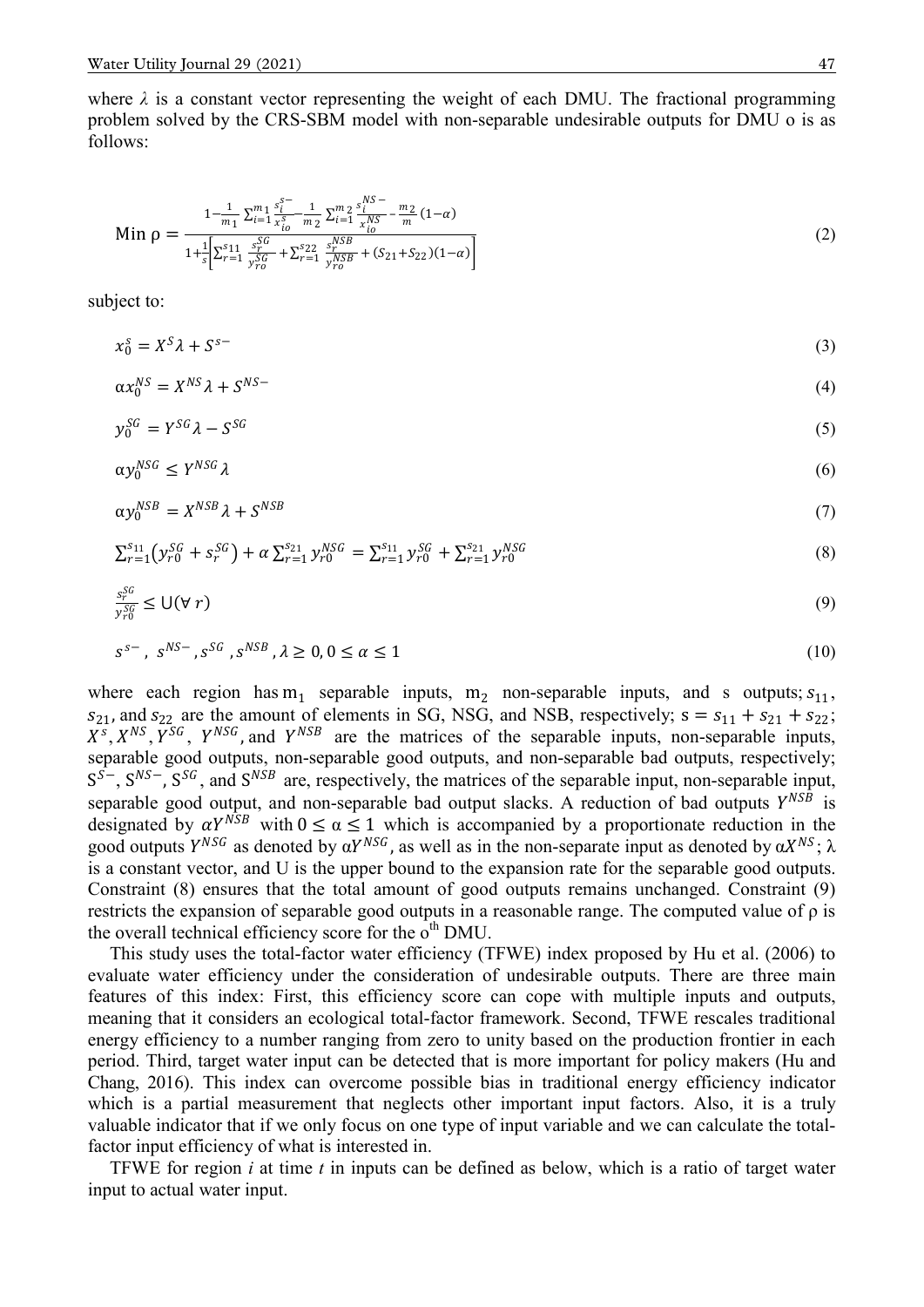$$
TFWE(i, t) = \frac{Target\ water\ input\ (i.t)}{Actual\ water\ input\ (i.t)}
$$
\n(11)

The target water input for each region is obtained from modified SBM with the undesirable outputs accounted for, which is defined as:

Target water input(i, t) = Actual water input(i, t) – Total water input slack(i, t) (12)

That is to say, the target input is the projection on the axis when a DMU improves and reaches the efficiency frontier. The gap between the actual and target levels is named total water input slack, which is regarded as the inefficient portion of actual water consumption.

### *3.2 Data and variables*

This study is designed to evaluate the water efficiencies in administration region of Taiwan. Since the respective mergers of the cities and counties of Taichung, Tainan, and Kaohsiung and the county of Taipei becoming its own city (New Taipei City) in 2010; therefore, this study uses the merged data. There are twenty-two administrative regions in Taiwan: New Taipei city, Taipei City, Taichung City, Tainan City, Kaohsiung City, Yilan County, Taoyuan City, Hsinchu County, Miaoli County, Changhua County, Nantou County, Yunlin County, Chiayi County, Pingtung County, Taitung County, Hualien County, Keelung City, Hisnchu City, Chiayi City, Kinmen County, Lienchiang County and Penghu County. Owing to serious incompleteness of data, Kinmen County, Lienchiang County and Penghu County were excluded. The modified SBM model is applied to 19 administrative regions in Taiwan from 2004 to 2015.

The nineteen regions are categorized as four areas (shown in Figure 1). The four areas are the northern area (abbreviated as 'N'), the central area (abbreviated as 'C'), the southern area (abbreviated as 'S') and the eastern area (abbreviated as 'E').

In this paper, the regional data for inputs and outputs are collected from the Taiwan Statistical Data Book (Council for Economic Planning and Development, 2015), Taipower Company, Water Resource Agency, Ministry of Economic Affairs, Directorate General of Budget, Accounting and Statistics of the Executive Yuan in Taiwan, Environmental Statistics published by the Environmental Protection Administration; and Air Pollution Inquiry System established by the Environment Protection Administration.



| Northern Area     | <b>Central Area</b> | <b>Southern Area</b> | <b>East Area</b>  |
|-------------------|---------------------|----------------------|-------------------|
| 1 Keelung City    | 8 Miaoli County     | 13 Chiavi City       | 18 Taitung County |
| 2 New Taipei City | 9 Taichung City     | 14 Chiayi County     | 19 Hualien County |
| 3 Taipei City     | 10 Changhua County  | 15 Tainan City       |                   |
| 4 Taoyuan City    | 11 Nantou County    | 16 Kaohsiung City    |                   |
| 5 Hisnchu City    | 12 Yunlin County    | 17 Pingtung County   |                   |
| 6 Hisnchu County  |                     |                      |                   |
| 7 Yilan County    |                     |                      |                   |
|                   |                     |                      |                   |

*Figure 2. The administrative regions and four major areas on Taiwan Island.*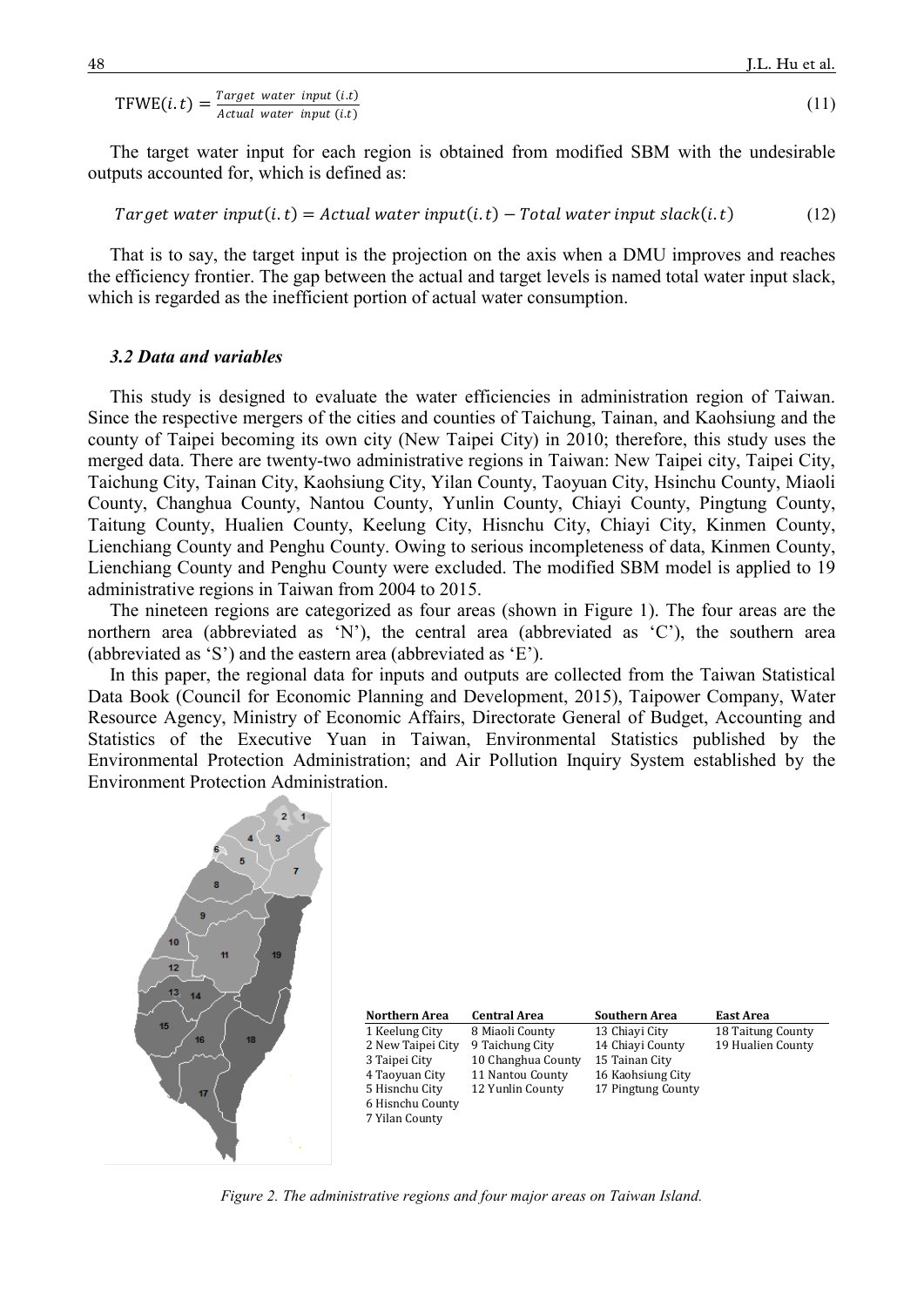Taipower Company has complete statistics for the electricity consumption of each administrative region in Taiwan. Moreover, there are two categories in accordance with two different fare rates in Taipower Company's statistics, called "the electric lamp" and "the electric power," respectively. The electric lamp fare rate applies to household and commercial sectors, whereas the electric power fare rate applies to industries. Therefore, the regional amount of the electric lamp consumption is used to measure the household and commercial electricity consumption and the regional amount of the electric power consumption is used to measure the industrial electricity consumption.

Water Resource Agency has complete statistics for the water consumption of each administrative region in Taiwan. The water consumption is separated into three parts, agricultural use, residential use and productive use. In this paper, we only discuss about non-agriculture sector, residential use and productive use. The data of agricultural water consumption are unable to count accurately for each region, since they are calculated from Department of Irrigation and Engineering which does not belong to administrative region. Moreover, the total output value of agricultural industry only accounts for a small proportion (1.38%) of the Gross Domestic Product in Taiwan (Directorate General of Budget, Accounting and Statistics of the Executive Yuan in Taiwan, 2015) which means that the economic structure is not mainly focusing on agriculture industry. Therefore, in order to avoid needless bias, this paper would not consider agricultural water consumption. However, the residential water and the productive use water, as the name imply, are for general daily activities and industrial (factory) manufacturing activities respectively.

The employment and government expenditure as another two inputs are collected from the Directorate General of Budget, Accounting and Statistics of the Executive Yuan in Taiwan. The single desirable output is regional GDP and is calculated from the Directorate General of Budget, Accounting and Statistics of the Executive Yuan in Taiwan. The two undesirable outputs are sewage and  $SO<sub>2</sub>$  which are calculated from Environmental Statistics published by the Environmental Protection Administration; and Air Pollution Inquiry System established by the Environment Protection Administration, separately. All nominal variables such as regional GDP and government expenditure are transformed into real variables at the 2011 price level by Taiwan's GDP deflators.

Table 1 shows the summary of statistics of inputs and outputs for 19 administrative regions in Taiwan (2004-2015). Table 2 shows that all inputs have positive correlation coefficients with the output.

| <b>Variables</b>                                           | Unit            | Mean      | <b>SD</b> | Min     | <b>Max</b> |  |
|------------------------------------------------------------|-----------------|-----------|-----------|---------|------------|--|
| Desirable Outputs                                          |                 |           |           |         |            |  |
| Real GDP $(y_1)$                                           | 10 million NTD  | 50,515    | 51,738    | 12,023  | 200,043    |  |
| Undesirable Outputs                                        |                 |           |           |         |            |  |
| $SO_2(y_2)$                                                | ppm             | 0.004     | 0.001     | 0.003   | 0.009      |  |
| Sewage $(y_3)$                                             | Tons/Day        | 14,848    | 11,212    | 371     | 48,841     |  |
| Inputs                                                     |                 |           |           |         |            |  |
| Real local government<br>expenditure $(x1)$                | 10 million NTD  | 4,686     | 4,329     | 1,152   | 17,703     |  |
| Employment(x2)                                             | Thousand people | 551       | 490       | 125     | 1,945      |  |
| Household and commercial<br>electricity consumption $(x3)$ | Kilowatt        | 6,909,983 | 6,746,420 | 462,397 | 22,535,363 |  |
| Industrial electricity<br>consumption $(x4)$               | Kilowatt        | 3,074,078 | 2,976,123 | 715,784 | 11,026,320 |  |
| Residential water $(x5)$                                   | KL              | 223,811   | 417,687   | 30,248  | 4,822,023  |  |
| Productive water $(x_6)$                                   | KL              | 84,424    | 82,773    | 4,920   | 301,830    |  |

*Table 1. Summary of statistics of inputs and outputs for19 administrative regions in Taiwan (2004-2015).*

Note: The base year is 2011.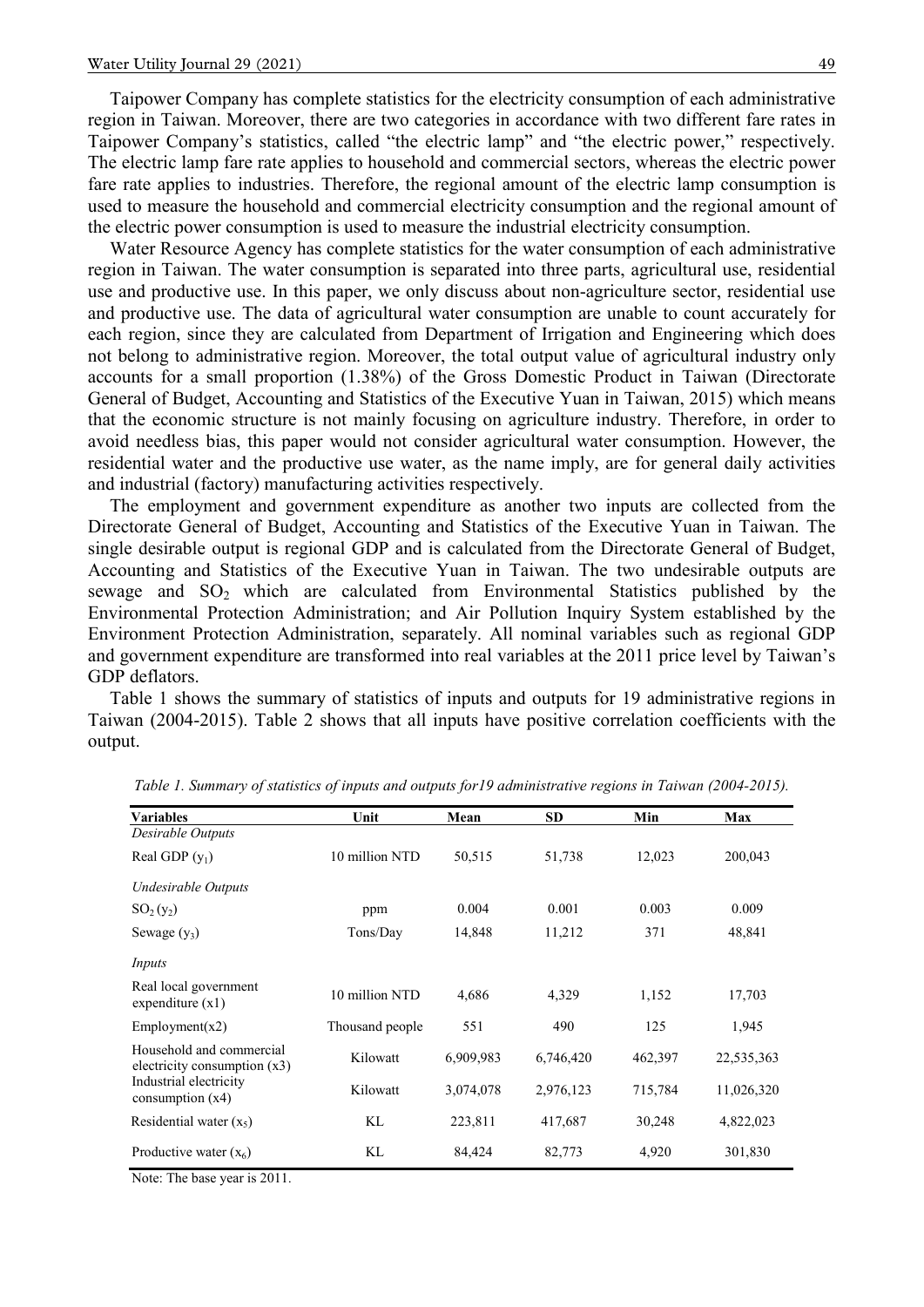|                | $y_1$ | $y_2$ | $y_3$ | $\mathbf{x}_1$ | $\mathbf{x}_2$ | $\mathbf{x}_3$ | $\mathbf{x}_4$ | $x_5$ | $\mathbf{x}_6$ |
|----------------|-------|-------|-------|----------------|----------------|----------------|----------------|-------|----------------|
| $y_1$          |       |       |       |                |                |                |                |       |                |
| $y_2$          | 0.391 | 1     |       |                |                |                |                |       |                |
| $y_3$          | 0.700 | 0.616 |       |                |                |                |                |       |                |
| $\mathbf{x}_1$ | 0.952 | 0.381 | 0.642 |                |                |                |                |       |                |
| $\mathbf{x}_2$ | 0.951 | 0.464 | 0.826 | 0.899          | 1              |                |                |       |                |
| $\mathbf{x}_3$ | 0.965 | 0.442 | 0.807 | 0.899          | 0.992          | 1              |                |       |                |
| $X_4$          | 0.640 | 0.612 | 0.763 | 0.628          | 0.711          | 0.695          | 1              |       |                |
| $X_5$          | 0.429 | 0.287 | 0.332 | 0.426          | 0.432          | 0.431          | 0.297          | 1     |                |
| $\mathbf{x}_6$ | 0.307 | 0.535 | 0.653 | 0.306          | 0.462          | 0.414          | 0.735          | 0.183 | 1              |

*Table 2. Correlation coefficients of the outputs and inputs.*

### **4. EMPIRICAL RESULTS**

From the data collection of separate portions of water consumption in residential use and productive use, we are capable of reviewing water use efficiency at the productive use part. Water plays an important role in economic production and people's life, which significantly influences economic growth directly. Hence, analyzing efficiency of productive water use and knowing which region's efficiency needs to improve is rather important.

Table 3 shows the productive use water efficiency scores for regions in Taiwan. We can find that the counties in Taiwan can save 57% of their productive use water on average, implying the productive use water is inefficient in counties of Taiwan. For the efficiency of productive use water, Taipei City and New Taipei City are on the frontier among all regions with productive water efficiency scores of 1. Compared with the above two cities, Yunlin County (0.044) and Chiayi County (0.123), and Hualien (0.122), as three agricultural regions, have the lowest productive use water efficiency scores. As Table 3 shows, the average productive efficiency scores for four areas are north (0.670), central (0.176), south (0.326), and east (0.479) from 2004-2015. The average productive water efficiency scores in the central and south areas are quite low which may be explained by the industrial structures of the south and central areas in Taiwan. These areas focus on heavy industry and oil-refining industry, which needs large quantities of water in their production process but lower output value. These results show that improving productive water efficiency is a priority for Taiwan's non-metropolitan regions, especially in the area which has large proportion of heavy industry and oil-refining industry.

The regional residential water consumption efficiency scores in Taiwan is computed and constructed by DEA through the aforementioned method. The result is shown in Table 4. New Taipei City and Taipei City are on the water efficiency frontier among all regions with efficiency scores of 1, whereas Hsinchu City has efficiency scores of 0.923. According to statistics of Water Agency, these three regions also have higher water consumption per capita per day. In contrast with the above regions, the efficiency of residential water consumption in Yunlin County, Chiayi County, and Hualien County, can be saved the most, up to 70.1%, 60.3%, and 63.2% on average, respectively. As Table 4 shows, the empirical model shows that the residential water efficiency scores for four areas are north (0.745), central (0.461), south (0.530) and east (0.648) during 2004-2015. These numerical results show that in the central and south areas with less service industry and high output value industry, the efficiency of residential water consumption can be saved around 40% on average.

As Tables 3 and 4 indicate, over the whole data period, the efficiency in productive use water consumption remains around 0.4, declining to less than 0.3 in the last year, whereas residential water consumption remains around 0.6, increasing to 0.8 in the last two years. Therefore, these numerical results imply that the government needs to improve water efficiency, especially the productive water efficiency.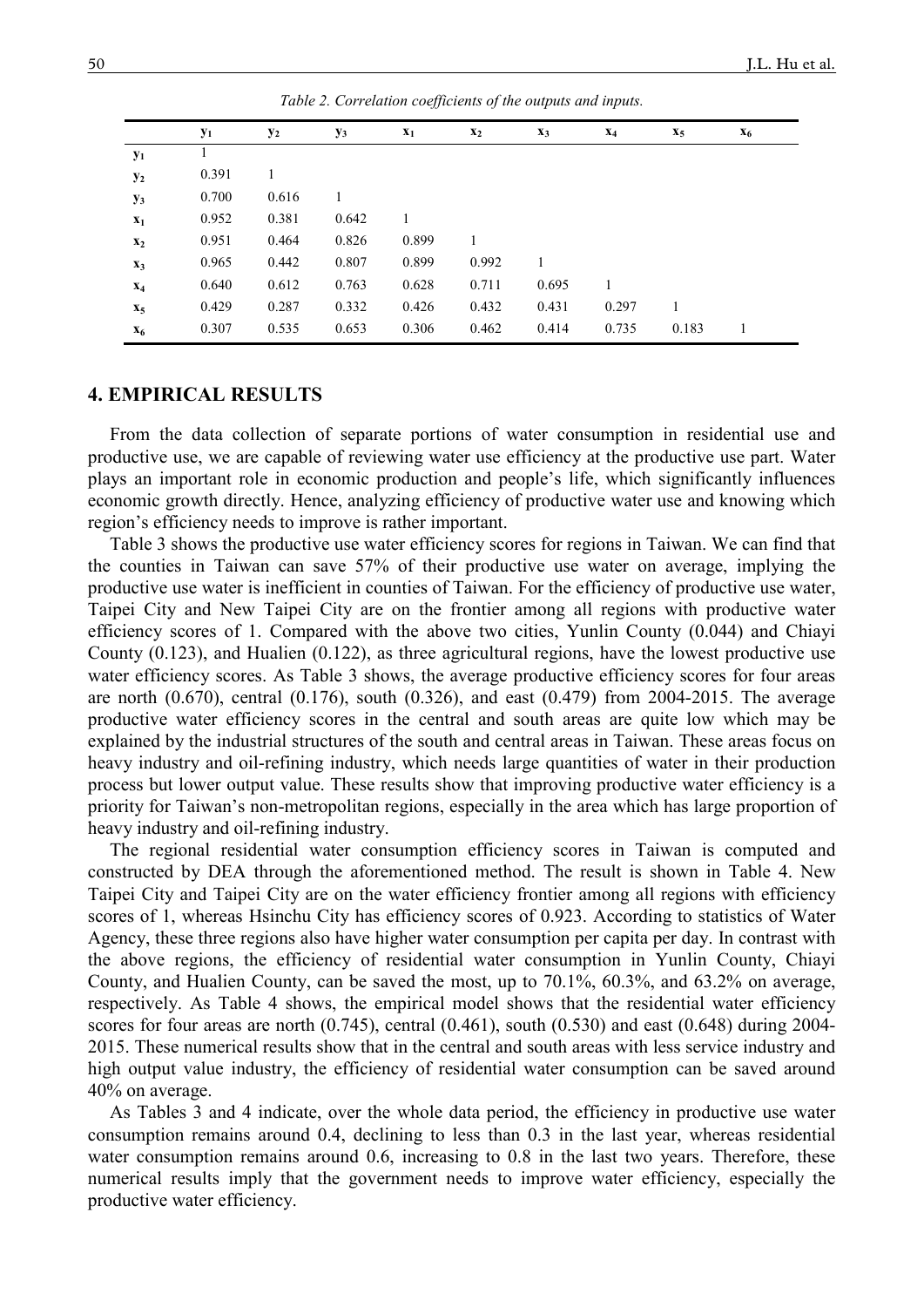*Table 3. 2004-2015 productive use water efficiency scores for regions in Taiwan.*

| Region                | Area          | 2004  | 2005  | 2006  | 2007  | 2008  | 2009  | 2010  | 2011  | 2012  | 2013  | 2014  | 2015  | Ave.  |
|-----------------------|---------------|-------|-------|-------|-------|-------|-------|-------|-------|-------|-------|-------|-------|-------|
| Keelung City          | N             | 0.782 | 0.853 | 0.769 | 1.000 | 0.799 | 0.816 | 0.893 | 0.853 | 0.746 | 0.795 | 1.000 | 1.000 | 0.859 |
| New Taipei City       | N             | 1.000 | 1.000 | 1.000 | 1.000 | 1.000 | 1.000 | 1.000 | 1.000 | 1.000 | 1.000 | 1.000 | 1.000 | 1.000 |
| Taipei City           | N             | 1.000 | 1.000 | 1.000 | 1.000 | 1.000 | 1.000 | 1.000 | 1.000 | 1.000 | 1.000 | 1.000 | 1.000 | 1.000 |
| Taoyuan City          | N             | 0.162 | 0.160 | 0.142 | 0.128 | 1.000 | 0.132 | 1.000 | 1.000 | 0.185 | 0.194 | 1.000 | 0.054 | 0.430 |
| Hisnchu City          | $\mathbf N$   | 1.000 | 0.866 | 0.900 | 1.000 | 0.920 | 0.825 | 1.000 | 1.000 | 1.000 | 1.000 | 1.000 | 1.000 | 0.959 |
| Hsinchu County        | N             | 0.190 | 0.229 | 0.197 | 0.165 | 0.243 | 0.234 | 0.289 | 0.290 | 0.289 | 0.288 | 1.000 | 0.027 | 0.287 |
| <b>Yilan County</b>   | N             | 0.179 | 0.216 | 0.189 | 0.161 | 0.214 | 0.166 | 0.212 | 0.173 | 0.190 | 0.173 | 0.002 | 0.010 | 0.157 |
| Miaoli County         | $\mathcal{C}$ | 0.158 | 0.169 | 0.170 | 0.148 | 0.172 | 0.138 | 0.174 | 0.171 | 0.162 | 0.169 | 0.008 | 0.007 | 0.137 |
| Taichung City         | $\mathcal{C}$ | 0.396 | 0.080 | 0.128 | 0.174 | 0.113 | 0.117 | 0.113 | 0.393 | 0.041 | 0.043 | 0.013 | 0.017 | 0.136 |
| Changhua County       | $\mathbf C$   | 0.189 | 0.187 | 0.189 | 0.158 | 0.190 | 0.179 | 0.125 | 0.199 | 0.184 | 0.172 | 0.007 | 0.007 | 0.149 |
| Nantou County         | $\mathcal{C}$ | 0.623 | 0.732 | 0.510 | 0.481 | 0.555 | 0.396 | 0.467 | 0.439 | 0.408 | 0.356 | 0.014 | 0.013 | 0.416 |
| Yunlin County         | $\mathbf C$   | 0.054 | 0.052 | 0.057 | 0.044 | 0.052 | 0.045 | 0.055 | 0.066 | 0.050 | 0.050 | 0.002 | 0.002 | 0.044 |
| Chiavi City           | S             | 0.859 | 1.000 | 1.000 | 0.843 | 1.000 | 0.914 | 0.614 | 1.000 | 1.000 | 1.000 | 1.000 | 1.000 | 0.936 |
| Chiayi County         | $\mathbf S$   | 0.135 | 0.147 | 0.139 | 0.116 | 0.146 | 0.133 | 0.169 | 0.159 | 0.157 | 0.159 | 0.006 | 0.007 | 0.123 |
| Tainan City           | S             | 0.198 | 0.193 | 0.161 | 0.120 | 0.066 | 0.134 | 0.076 | 0.194 | 0.189 | 0.202 | 0.011 | 0.009 | 0.129 |
| Kaohsiung City        | S             | 0.271 | 0.227 | 0.197 | 0.161 | 0.086 | 0.105 | 0.010 | 0.247 | 0.271 | 0.266 | 0.015 | 0.012 | 0.156 |
| Pingtung County       | S             | 0.355 | 0.377 | 0.360 | 0.326 | 0.343 | 0.323 | 0.383 | 0.343 | 0.324 | 0.303 | 0.012 | 0.011 | 0.288 |
| <b>Taitung County</b> | E             | 1.000 | 1.000 | 1.000 | 1.000 | 1.000 | 1.000 | 1.000 | 1.000 | 1.000 | 1.000 | 0.013 | 0.012 | 0.835 |
| Hualien County        | E             | 0.153 | 0.133 | 0.138 | 0.124 | 0.146 | 0.123 | 0.171 | 0.160 | 0.150 | 0.151 | 0.006 | 0.006 | 0.122 |
| North                 |               | 0.616 | 0.618 | 0.600 | 0.636 | 0.739 | 0.596 | 0.771 | 0.759 | 0.630 | 0.636 | 0.857 | 0.584 | 0.670 |
| Central               |               | 0.527 | 0.244 | 0.211 | 0.201 | 0.216 | 0.175 | 0.187 | 0.254 | 0.169 | 0.158 | 0.009 | 0.009 | 0.176 |
| South                 |               | 0.441 | 0.389 | 0.371 | 0.313 | 0.328 | 0.322 | 0.250 | 0.389 | 0.388 | 0.386 | 0.209 | 0.208 | 0.326 |
| East                  |               | 0.325 | 0.567 | 0.569 | 0.562 | 0.573 | 0.562 | 0.586 | 0.580 | 0.575 | 0.576 | 0.010 | 0.009 | 0.479 |
| Taiwan                |               | 0.458 | 0.454 | 0.434 | 0.429 | 0.476 | 0.409 | 0.461 | 0.510 | 0.439 | 0.438 | 0.374 | 0.273 | 0.430 |

Notes: Italics indicates the top five productive use water efficient regions. Underlined indicates the top three productive use water inefficient regions.

|  | Table 4. 2004-2015 residential water efficiency scores for regions in Taiwan. |
|--|-------------------------------------------------------------------------------|

| Region                | Area          | 2004  | 2005  | 2006  | 2007  | 2008  | 2009  | 2010  | 2011  | 2012  | 2013  | 2014  | 2015  | Ave.  |
|-----------------------|---------------|-------|-------|-------|-------|-------|-------|-------|-------|-------|-------|-------|-------|-------|
| Keelung City          | N             | 0.448 | 0.447 | 0.376 | 0.256 | 0.343 | 0.323 | 0.383 | 0.853 | 0.309 | 0.342 | 1.000 | 1.000 | 0.507 |
| New Taipei City       | N             | 1.000 | 1.000 | 1.000 | 1.000 | 1.000 | 1.000 | 1.000 | 1.000 | 1.000 | 1.000 | 1.000 | 1.000 | 1.000 |
| Taipei City           | N             | 1.000 | 1.000 | 1.000 | 1.000 | 1.000 | 1.000 | 1.000 | 1.000 | 1.000 | 1.000 | 1.000 | 1.000 | 1.000 |
| Taoyuan City          | N             | 0.506 | 0.595 | 0.631 | 0.671 | 1.000 | 0.570 | 1.000 | 1.000 | 0.462 | 0.482 | 1.000 | 1.000 | 0.743 |
| Hisnchu City          | N             | 0.844 | 0.866 | 0.900 | 0.721 | 0.920 | 0.825 | 1.000 | 1.000 | 1.000 | 1.000 | 1.000 | 1.000 | 0.923 |
| <b>Hsinchu County</b> | N             | 0.432 | 0.515 | 0.409 | 0.347 | 0.516 | 0.439 | 0.610 | 0.594 | 0.504 | 0.508 | 1.000 | 0.936 | 0.567 |
| <b>Yilan County</b>   | N             | 0.359 | 0.458 | 0.395 | 0.327 | 0.443 | 0.329 | 0.466 | 0.390 | 0.413 | 0.381 | 0.863 | 0.857 | 0.473 |
| Miaoli County         | C             | 0.363 | 0.400 | 0.383 | 0.324 | 0.376 | 0.316 | 0.443 | 0.430 | 0.360 | 0.375 | 0.823 | 0.727 | 0.443 |
| Taichung City         | $\mathcal{C}$ | 0.276 | 0.675 | 0.778 | 0.646 | 0.660 | 0.661 | 0.674 | 0.824 | 0.629 | 0.683 | 0.734 | 0.698 | 0.661 |
| Changhua County       | C             | 0.405 | 0.345 | 0.408 | 0.328 | 0.391 | 0.314 | 0.550 | 0.411 | 0.373 | 0.372 | 0.763 | 0.702 | 0.447 |
| Nantou County         | $\mathcal{C}$ | 0.344 | 0.382 | 0.401 | 0.313 | 0.388 | 0.355 | 0.477 | 0.422 | 0.411 | 0.385 | 0.853 | 0.739 | 0.456 |
| <b>Yunlin County</b>  | C             | 0.328 | 0.317 | 0.319 | 0.242 | 0.293 | 0.234 | 0.318 | 0.324 | 0.280 | 0.289 | 0.590 | 0.055 | 0.299 |
| Chiavi City           | S             | 0.394 | 0.567 | 0.456 | 0.357 | 0.468 | 0.338 | 0.613 | 0.641 | 0.555 | 0.720 | 1.000 | 1.000 | 0.592 |
| Chiayi County         | S             | 0.359 | 0.406 | 0.363 | 0.292 | 0.378 | 0.290 | 0.413 | 0.409 | 0.383 | 0.004 | 0.707 | 0.761 | 0.397 |
| Tainan City           | S             | 0.431 | 0.422 | 0.504 | 0.526 | 0.737 | 0.460 | 0.672 | 0.683 | 0.392 | 0.039 | 0.877 | 0.821 | 0.547 |
| Kaohsiung City        | S             | 0.457 | 0.652 | 0.617 | 0.511 | 0.804 | 0.695 | 0.155 | 0.887 | 0.448 | 0.499 | 0.911 | 0.932 | 0.631 |
| Pingtung County       | S             | 0.420 | 0.472 | 0.417 | 0.367 | 0.425 | 0.381 | 0.488 | 0.455 | 0.402 | 0.401 | 0.767 | 0.796 | 0.483 |
| <b>Taitung County</b> | E             | 1.000 | 1.000 | 1.000 | 1.000 | 1.000 | 1.000 | 1.000 | 1.000 | 1.000 | 1.000 | 0.606 | 0.524 | 0.927 |
| Hualien County        | E             | 0.273 | 0.274 | 0.321 | 0.239 | 0.294 | 0.260 | 0.394 | 0.379 | 0.333 | 0.367 | 0.637 | 0.646 | 0.368 |
| North                 |               | 0.656 | 0.697 | 0.673 | 0.617 | 0.746 | 0.641 | 0.780 | 0.834 | 0.670 | 0.673 | 0.980 | 0.970 | 0.745 |
| Central               |               | 0.343 | 0.424 | 0.458 | 0.371 | 0.422 | 0.376 | 0.492 | 0.482 | 0.411 | 0.421 | 0.753 | 0.584 | 0.461 |
| South                 |               | 0.412 | 0.504 | 0.471 | 0.411 | 0.562 | 0.433 | 0.468 | 0.615 | 0.436 | 0.333 | 0.852 | 0.862 | 0.530 |
| East                  |               | 0.637 | 0.637 | 0.661 | 0.620 | 0.647 | 0.630 | 0.697 | 0.690 | 0.667 | 0.684 | 0.622 | 0.585 | 0.648 |
| Taiwan                |               | 0.507 | 0.568 | 0.562 | 0.498 | 0.602 | 0.515 | 0.613 | 0.669 | 0.540 | 0.518 | 0.849 | 0.800 | 0.603 |

Notes: Italics indicates the top five residential water efficient regions. Underlined indicates the top three residential water inefficient regions.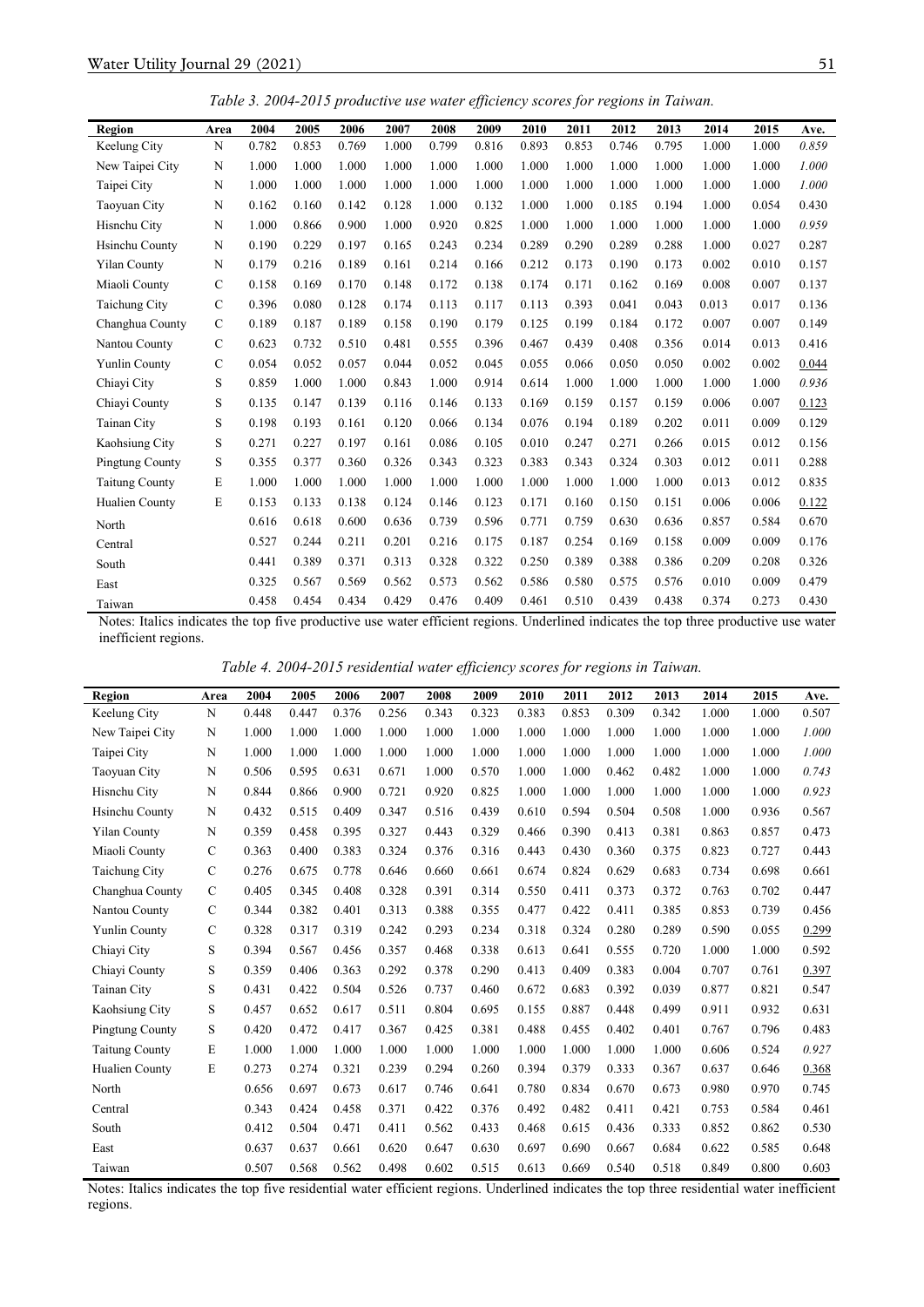# **5. CONCLUSION AND SUGGESTIONS**

This paper computes the total-factor water efficiency of nineteen Taiwan's administrative regions during 2004-2015. The non-oriented slack-based data envelopment analysis (SBM-DEA) with undesirable outputs model proposed by Tone and Tsutsui (2011) is used. The main findings in this paper are as follows: (i) The efficiency of water consumption still needs to put in more effort. (ii) Almost all of those inefficient regions' with water efficiency scores ranked below the average have large industrial parks and petrochemical industry clusters. (iii) The top five most waterefficient regions mostly located in northern areas, reflecting an uneven distribution of locations of headquarters and factories between northern and non-northern areas.

This study also offers some suggestions based on the findings above as follows: (i) the government should have some incentive measures such as price mechanisms in order to encourage enterprises to upgrade and transform themselves to achieve greater water efficiency; (ii) regional governments of non-northern areas should conduct administrative schemes to adopt water-saving technology or to change the industrial sector towards a higher value-added structure and a low energy-intensive setup; and (iii) the authorities should provide specific and clear information through various media and Internet channels to inform citizens that Taiwan is facing difficulties and challenges in regards to water issues.

The empirical findings support the environmentalist viewpoint that Taiwan should emphasize improvement of life quality and sustainability, instead of economic growth. In terms of average efficiency scores in Taiwan, an interesting phenomenon is that the efficiency scores of productive water usage deteriorate after 2009. Based on this finding, more attention should be paid on productive water usage. In the light of this, the government can encourage businesses to achieve greater water efficiency by providing some benefits or subsides.

## **ACKNOWLEDGEMENTS**

The first author thanks partial financial support from Taiwan's Ministry of Science and Technology (MOST106-2410-H-009-047). Valuable comments on an earlier version of this paper from seminar participants at the 2017 International Conference on Data Envelopment Analysis held in Prague, Czech are appreciated.

# **REFERENCES**

- Alp, İ., Sözen, A. (2014). Turkey's performance of energy consumption: a study making a comparison with the EU member states, Energy Sources, Part B: Economics, Planning, and Policy, 9(1), 87-100.
- Azad, M.A., Ancev, T., Hernández-Sancho, F. (2015). Efficient water use for sustainable irrigation industry, Water Resources Management, 29(5), 1683-1696.
- Banker, R.D., Charnes, A. Cooper, W.W. (1984). Some models for estimating technical and scale inefficiencies in data envelopment analysis, Management Science 30, 1078–1092.
- Bureau of Energy (2016). Taiwan Energy Statistical Hand Book. Taipei.
- Charnes, A., Cooper, W.W., Rhodes, E. (1978). Measuring the efficiency of decision making units, European Journal of Operational Research 2, 429–444.
- Chemak, F., Boussemart, J.P., Jacquet, F. (2010). Farming system performance and water use efficiency in the Tunisian semi‐arid region: data envelopment analysis approach, International Transactions in operational research, 17(3), 381-396.
- Coelli, T.J. (1996). A Guide to Deap Version 2.1: A Data Envelopment Analysis (Computer) Program, Department of Econometrics, University of New England, Armidale, Australia.
- Cooper, W.W., Seiford, L.M., Tone, K., (2007). Data Envelopment Analysis A Comprehensive Text with Models, Applications, References and DEA-Solver Software, 2nd ed., Springer Science+ Business Media, LLC.
- Cooper, W.W., Seiford, L.M., Zhu, J. (eds.) (2011). Handbook on data envelopment analysis, 2nd ed., Springer Science+ Business Media, LLC.
- Directorate General of Budget, Accounting and Statistics of the Executive Yuan in Taiwan, (2015). Green GDP preparation book, ISBN, 9789860502930
- Dyckhoff, H., Allen, K. (2001). Measuring ecological efficiency with data envelopment analysis (DEA), European Journal of Operational Research, 132(2), 312-325.